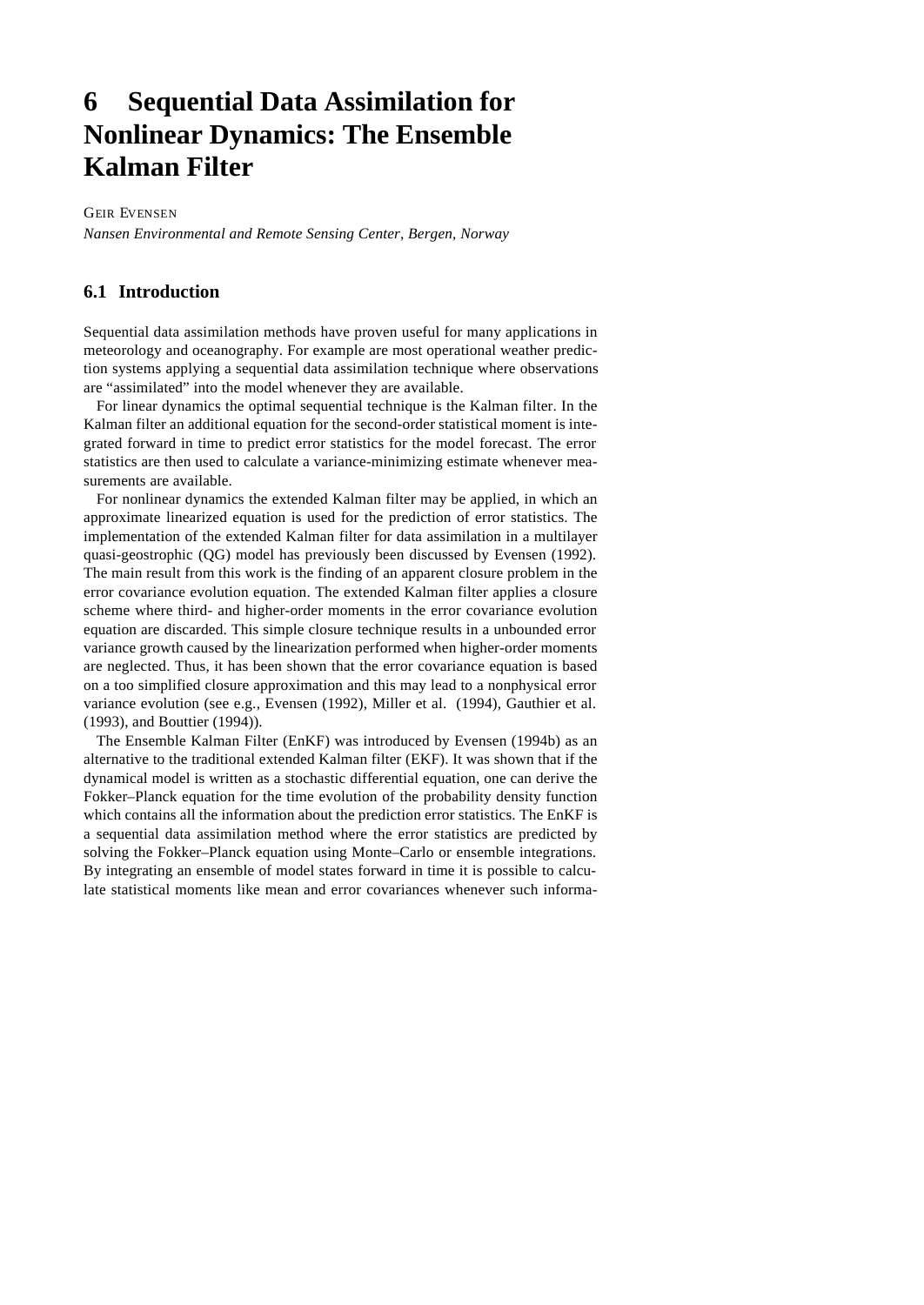tion is required. Thus, all the statistical information about the predicted model state which are required at analysis times are contained in the ensemble.

In Evensen (1994b) an analysis scheme was proposed where the traditional update equation used in the Kalman Filter (KF) is applied, except that the gain is calculated from the error covariances provided by the ensemble of model states. It was also illustrated that a new ensemble representing the analyzed state could be generated by updating each ensemble member individually using the same analysis equation.

The EnKF is attractive since it avoids many of the problems associated with the traditional extended Kalman filter, e.g., there is no closure problem as is introduced in the extended Kalman filter by neglecting contributions from higher order statistical moments in the error covariance evolution equation. It can also be computed at a much lower numerical cost since only a few hundred model states may be sufficient for reasonable statistical convergence. For practical ensemble sizes, say O (100), the errors will be dominated by statistical noise, not by closure problems or unbounded error variance growth.

The EnKF has been further discussed and applied with success in a twin experiment in Evensen (1994a), in a realistic application for the Agulhas Current using Geosat altimeter data in Evensen and van Leeuwen (1996) and with the strongly nonlinear Lorenz equations in Evensen (1997).

This paper will briefly outline the ensemble Kalman filter (EnKF) and illustrate its properties with a few simple examples. Further, some preliminary results from an implementation with an OGCM will be presented.

### **6.2 Extended Kalman filter**

It is instructive first to give a brief review of the extended Kalman filter algorithm. The derivation of the extended Kalman filter on matrix form can be found in a number of books on control theory (e.g., Gelb (1974), Jazwinski (1970)).

The evolution of the true state vector is described by a dynamical model,

$$
\psi^t_k = f(\psi^t_{k-1}) + q_{k-1}
$$
 (1)

where  $f$  is a nonlinear model operator and  $q$  is a stochastic term representing model errors. A forecast is calculated from

$$
\Psi^f_k = f(\Psi^a_{k-1}). \tag{2}
$$

The error statistics is described by the error covariance matrix  $P_k = (\psi - \psi^y)(\psi - \psi^y)^T$ , which evolves according to the equation

$$
\boldsymbol{P}_k^f = \boldsymbol{F}_{k-1} \boldsymbol{P}_{k-1}^a \boldsymbol{F}_{k-1}^T + \boldsymbol{Q}_{k-1},
$$
\n(3)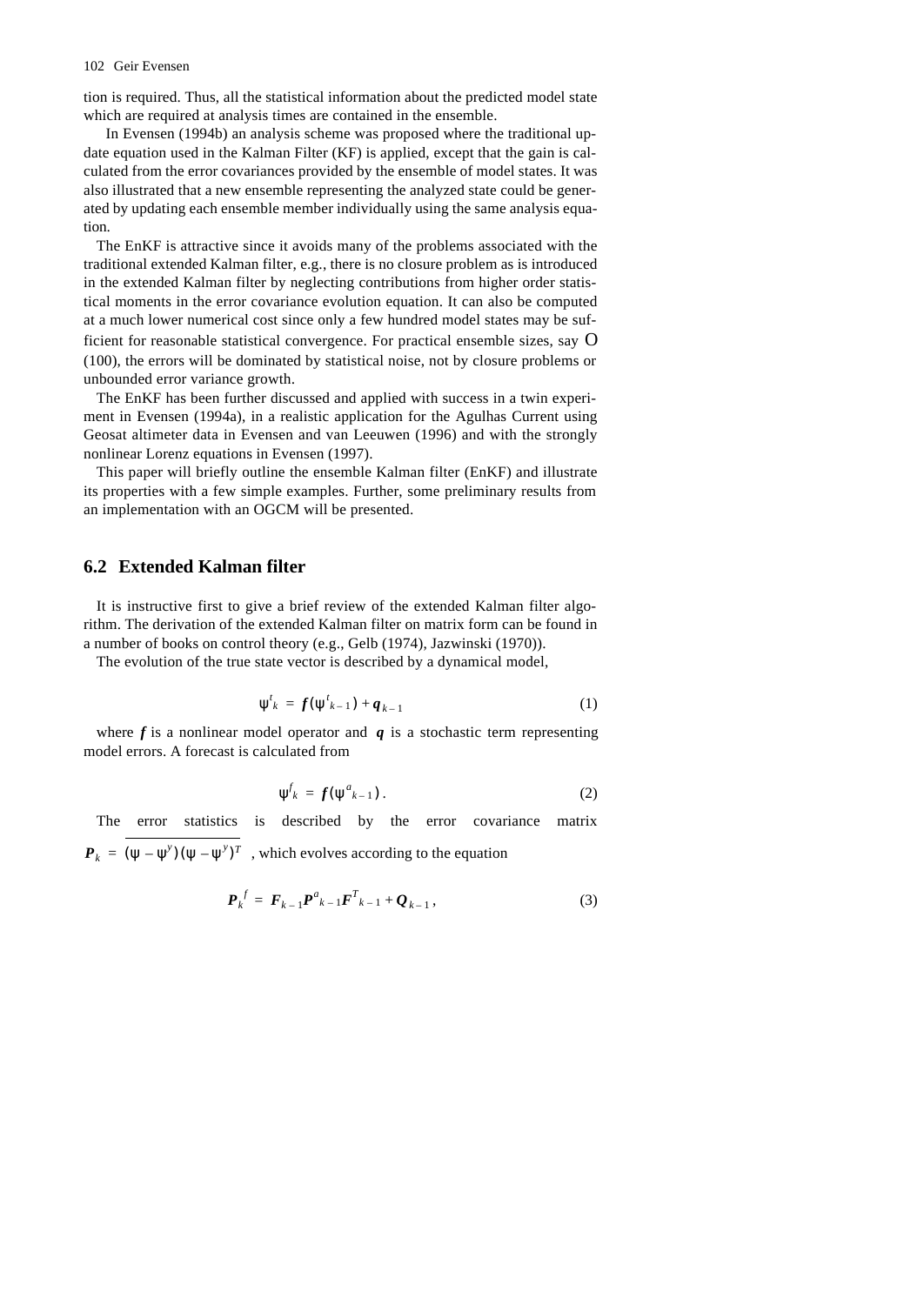where  $\boldsymbol{Q}_k = \boldsymbol{q}_k \boldsymbol{q}_k^T$  is the model error covariance matrix, and  $\boldsymbol{F}_k$  is the Jacobi matrix or tangent linear operator

$$
F_k = \left. \frac{\partial f(\psi)}{\partial \psi} \right|_{\psi = \psi_k} . \tag{4}
$$

The equations ( 1 ) and ( 2 ) are used to generate a prediction or model forecast and a prediction of the corresponding error covariance estimate.

Whenever observations are available the analyzed estimate  $\psi^a$  is calculated as a linear combination of the vector of measurements *d* and the predicted model state vector  $\psi^f$ . The linear combination is chosen to minimize the variance in the analyzed estimate  $\psi^a$  and is given by the equation

$$
\psi^a = \psi^f + K(d - H\psi^f), \qquad (5)
$$

where the Kalman gain matrix *K* is defined as

$$
\boldsymbol{K} = \boldsymbol{P}^f \boldsymbol{H}^T (\boldsymbol{H} \boldsymbol{P}^f \boldsymbol{H}^T + \boldsymbol{R})^{-1} \,. \tag{6}
$$

It is a function of the model state forecast error covariance matrix  $P^f$ , the data error covariance matrix  $\vec{R}$  and the measurement matrix  $\vec{H}$  that relates the model state to the data.

The measurements are related to the true state by

$$
d = H\psi^t + \mathbf{e},\tag{7}
$$

with  $\bullet$  the measurement errors. In particular, the true model state is related to the true observations as

$$
d^t = H \psi^t \ . \tag{8}
$$

The measurement error covariance matrix is defined as

$$
\mathbf{R} = \overline{\mathbf{e}^T}
$$
  
= 
$$
\overline{(d - H \psi') (d - H \psi')}^T
$$
  
= 
$$
\overline{(d - d') (d - d')^T}
$$
 (9)

Note that

$$
\psi^{a} - \psi^{t} = (I - KH)(\psi^{f} - \psi^{t}) + K(d - d^{t}), \qquad (10)
$$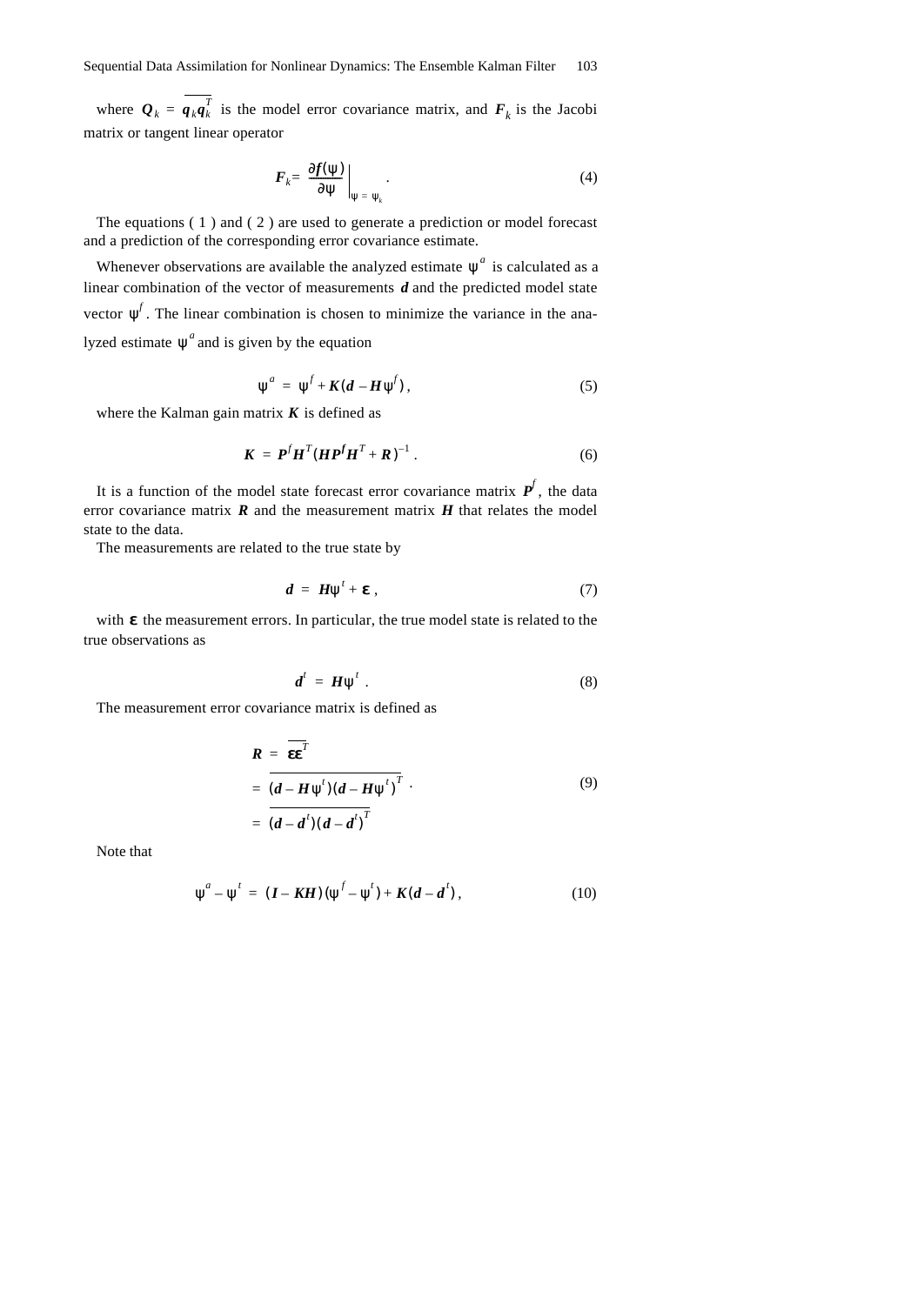which is obtained using (5) for replacing  $\psi^a$  and then adding  $K(d^t - H\psi^t) = 0$ from ( 8 ). The error covariance of the analyzed model state vector then becomes

$$
\begin{aligned} \boldsymbol{P}^{a} &= \overline{(\psi^{a} - \psi^{t})(\psi^{a} - \psi^{t})}^{T} \\ &= \boldsymbol{I} - \boldsymbol{K} \boldsymbol{H} \boldsymbol{P}^{f} \boldsymbol{I} - \boldsymbol{H}^{T} \boldsymbol{K}^{T} + \boldsymbol{K} \boldsymbol{R} \boldsymbol{K}^{T} \\ &= (\boldsymbol{I} - \boldsymbol{K} \boldsymbol{H}) \boldsymbol{P}^{f} \end{aligned} \tag{11}
$$

The analyzed model state is the best linear unbiased estimate. This means that is the linear combination of  $\psi^{\dagger}$  and *d* that minimizes  $TrP^a = (\psi - \psi^t)^T (\psi - \psi^t)$ , if model errors and observation errors are unbiased and not correlated.  $\psi^a$ ψ *f*

The dynamical model ( 2 ) and the error covariance equation ( 3 ) together with equations for the analysis scheme, constitutes the so-called extended Kalman filter. Equations ( 2 ) and ( 3 ) are integrated forward in time and at analysis times the observations are used to update the model solution and its error covariance estimate.

It should be noted that the error covariance equation ( 3 ) is only approximate. It results from a linearization of an equation which references infinitely many higher order statistical moments. This statistical linearization lead to serious problems for strongly nonlinear dynamics. In Miller et al. (1994) it was shown that with the Lorenz equations, the error covariance equations under-estimated the predicted error covariance and this resulted in too low gain to keep the model close to the observed state. In Evensen (1992) the extended Kalman filter was used with a nonlinear QG model. Here the problem was that the error covariance equation provided unbounded error variance growth due to the lack of error variance saturation on a climatological level, an effect which requires a higher order closure scheme.

Another major problem of the Kalman filter is related to the storage and computation of the error covariance matrix. If the size of the state vector is *n*, the size of the error covariance matrix is  $n^2$  and  $2n$  model integrations are required to step it forward in time.

These problems with nonlinearities and computational load have lead to the search for alternative methodologies for predicting the error statistics. Currently, there are several approaches where one attempts to evolve the error covariance equation in a reduced state space to save computer time. However, this introduces additional approximations to an already approximate error covariance equation. In the next section the ensemble Kalman filter is introduced as an alternative to the traditional extended Kalman filter.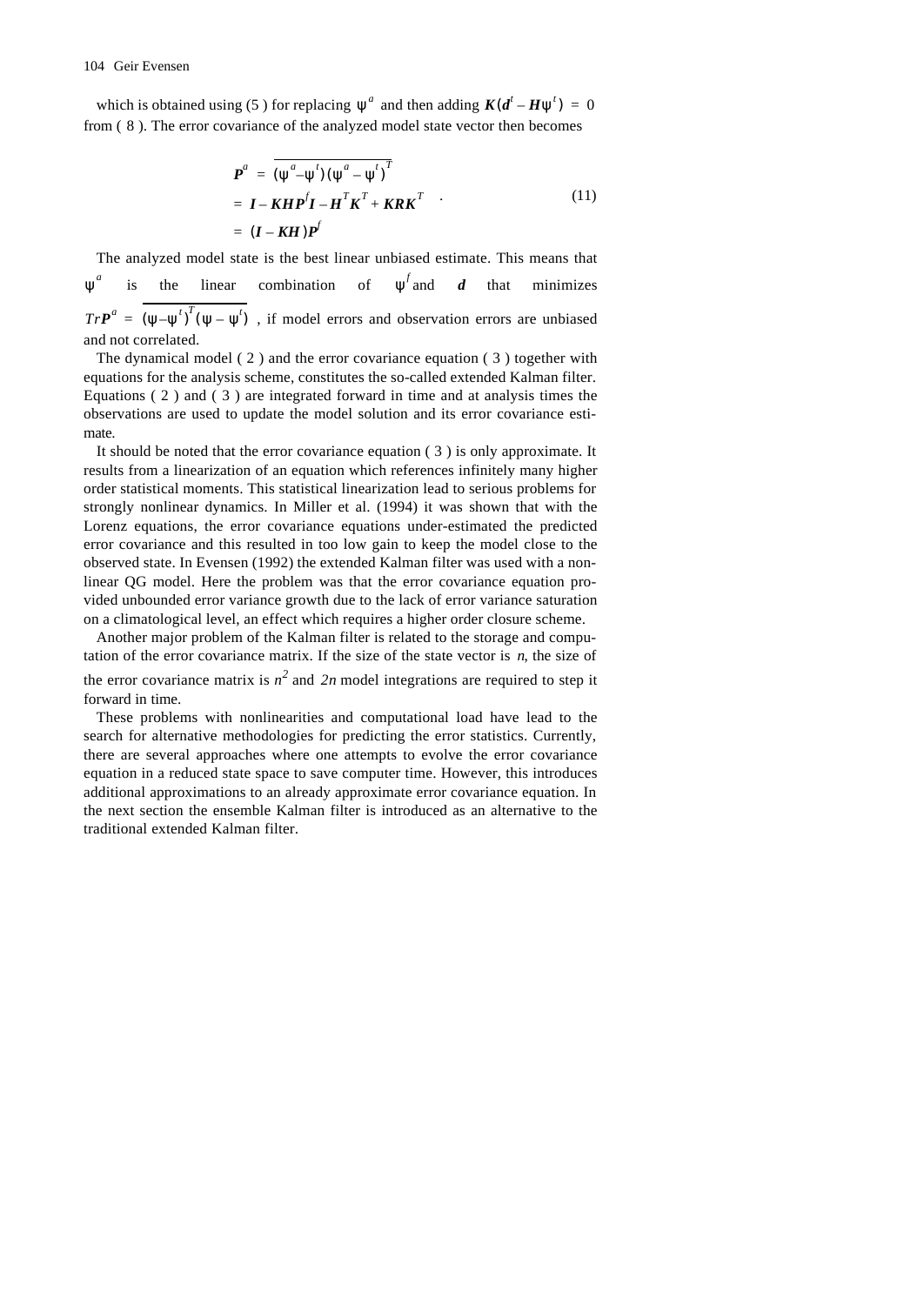## **6.3 Ensemble Kalman Filter**

The ensemble Kalman filter as proposed by Evensen (1994b) is now introduced. We will adapt a three stage presentation starting with the representation of error statistics using an ensemble of model states, then an alternative to the traditional error covariance equation is proposed for the prediction of error statistics and finally a consistent analysis scheme is presented.

### **6.3.1 Representation of error statistics**

The error covariance matrices for the predicted and the analyzed estimate,  $P<sup>j</sup>$ and,  $P^a$  are in the Kalman filter defined in terms of the true state as

$$
\boldsymbol{P}^f = \overline{(\boldsymbol{\psi}^f - \boldsymbol{\psi}^t)(\boldsymbol{\psi}^f - {\boldsymbol{\psi}^t})^T},\tag{12}
$$

$$
\boldsymbol{P}^{a} = \left(\psi^{a} - \psi^{t}\right)\left(\psi^{a} - \psi^{t}\right)^{T},\tag{13}
$$

where the overline denotes an expectation value,  $\psi$  is the model state vector at a particular time and the superscripts *f*, *a*, and *t* represent forecast, analyzed and true state, respectively. However, since the true state is not known, it is more convenient to consider ensemble covariance matrices around the ensemble mean,  $\overline{\Psi}$ ,

$$
\boldsymbol{P}^f \cong \boldsymbol{P}^f \circ \left( \overline{\psi^f} - \overline{\psi^f} \right) \left( \overline{\psi^f} - \overline{\psi^f} \right)^T, \tag{14}
$$

$$
\boldsymbol{P}^{a} \cong \boldsymbol{P}^{a}{}_{e} = \overline{(\psi^{a} - \overline{\psi}^{a})(\psi^{a} - \overline{\psi}^{a})^{T}} , \qquad (15)
$$

where now the overline denote an average over the ensemble. Thus, we can use an interpretation where the ensemble mean is the best estimate and the spreading of the ensemble around the mean is a natural definition of the error in the ensemble mean.

Now, since the error covariances as defined in ( 14 ) and ( 15 ) are defined as ensemble averages, there will clearly exist infinitively many ensembles with an error covariance equal to  $P^f$  and  $P^a$ . Thus, instead of storing a full covariance matrix, we can represent the same error statistics using an appropriate ensemble of model states. Given an error covariance matrix, an ensemble of limited size will always provide an approximation to the error covariance matrix. However, when the size of the ensemble, *N*, increases the errors in the representation will decrease proportional to  $1/\sqrt{N}$ . Experience shows that we can represent an error covariance matrix with reasonable accuracy using only about 100–500 members in the ensemble.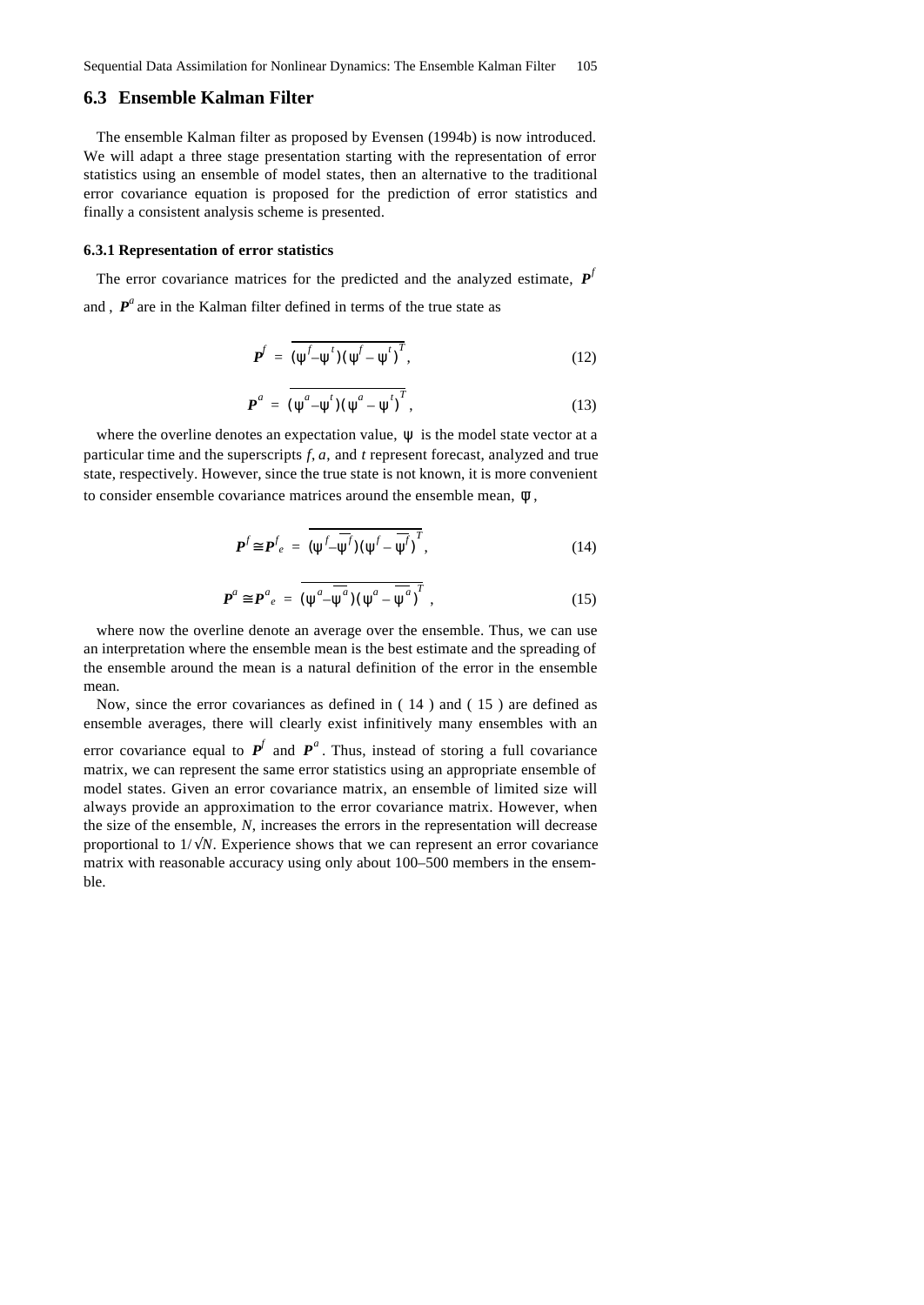Suppose now that we have a number *N* model states in the ensemble, each of dimension *n*. Each of these model states can be represented as a single point in an *n*-dimensional state space. All the ensemble members together will constitute a cloud of points in the state space. Such a cloud of points in the state space can be approximately described using a probability density function

$$
\phi(\psi) = \frac{dN}{N},\tag{16}
$$

where *dN* is the number of points in a small unit volume and *N* is the total number of points. With knowledge about either  $\phi$  or the ensemble representing  $\phi$  we can calculate the statistical moments (mean, covariances etc.) we need whenever they are needed.

The conclusion so far is that the information contained by a full probability density function can equally well be represented by an ensemble of model states.

### **6.3.2 Prediction of error statistics**

We start by writing the model dynamics as a stochastic differential equation

$$
d\psi_k = f(\psi_{k-1})dt + d\boldsymbol{q}_{k-1}, \qquad (17)
$$

where  $dq \in \mathbb{R}^n$  is a vector of random white noise with mean zero. This equation is an Itô stochastic differential equation describing a Markov process. The evolution of the probability density for this equation is given by the Fokker–Planck equation

$$
\frac{\partial \phi}{\partial t} + \sum_{i=1}^{n} \frac{\partial f_i \phi}{\partial \psi_i} = \sum_{i,j=1}^{n} \frac{Q_{ij}}{2} = \frac{\partial^2 \phi}{\partial \psi_i \partial \psi_j},
$$
(18)

where  $\boldsymbol{Q} = \boldsymbol{q}\boldsymbol{q}^T$  is the covariance matrix for the model errors. A derivation of this equation is given by Jazwinski (1970, p. 129).

The stochastic forcing,  $dq_{k-1}$ , introduces a diffusion term that tends to flatten the probability density function (spreading the ensemble) during the integration; that is, the probability decreases and the errors increase.

If this equation could be solved for the probability density function, it would be possible to calculate statistical moments of φ like the mean state and the error covariances at different time levels. However, a direct numerical integration of this equation becomes impossible for ocean circulation models.

By taking moments of the Fokker–Planck equation it is however possible to derive equations for the evolution of statistical moments like the mean and the error covariances. This is exactly the procedure used in the Kalman filter. Note also that for linear dynamics and with a Gaussian initial probability density, the probability density will be completely characterized by its mean and covariance matrix for all times. Thus, one can then use exact equations for the evolution of the mean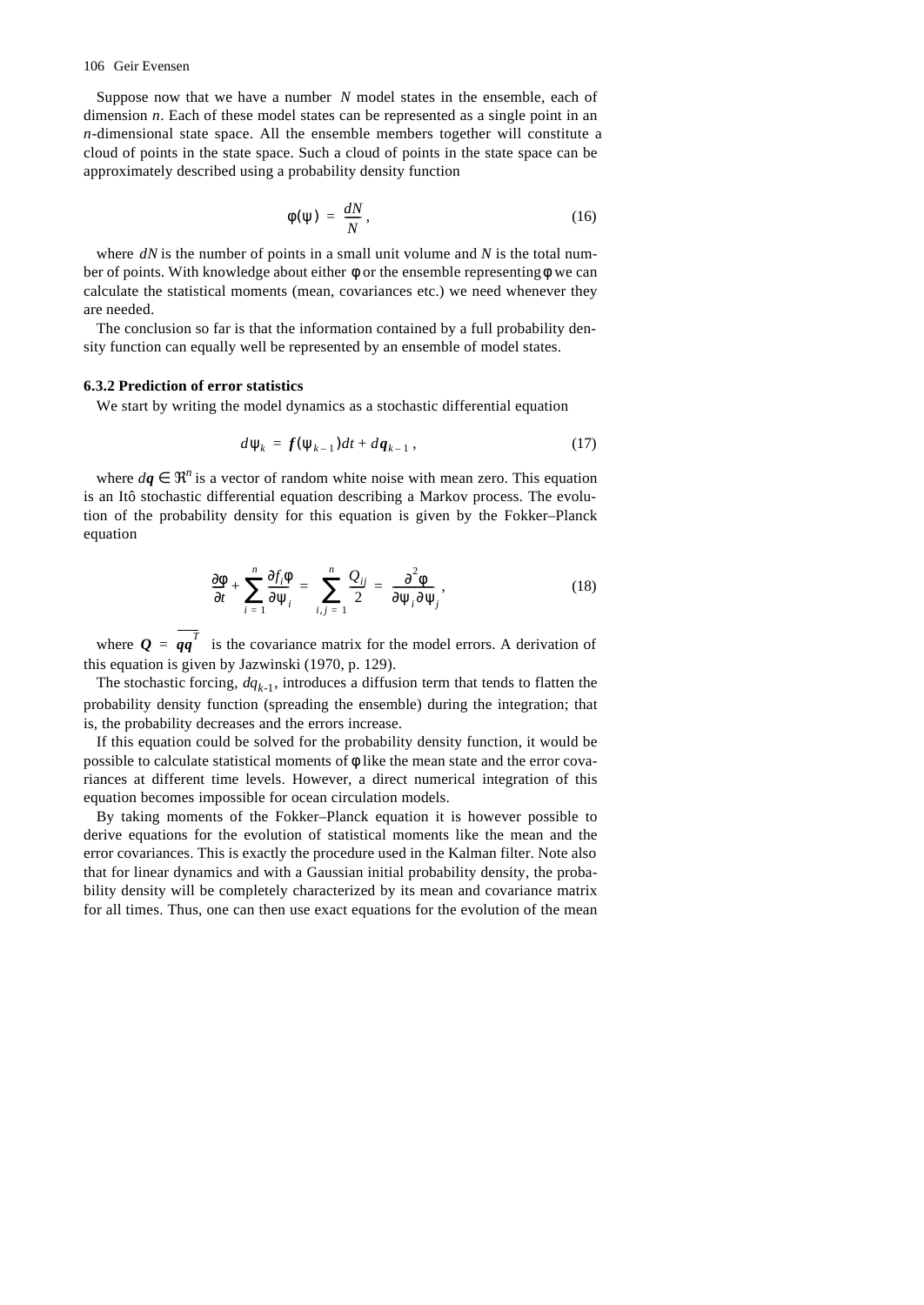and the covariance matrix as a simpler alternative than solving the Fokker–Planck equation.

Such moments of the Fokker–Planck equation, including the error covariance equation ( 3 ), are easy to derive, and several methods are illustrated by Jazwinski (1970, examples 4.19–4.21).

For a nonlinear model, the mean and covariance matrix will not in general characterize  $\phi(\psi,t)$ . They do, however, determine the mean path and the dispersion about that path, and it is possible to solve approximate equations for the moments, which is the procedure characterizing the extended Kalman filter.

Another alternative approach for solving the Fokker–Planck equation and predicting the error statistics is to use Monte–Carlo methods. If a probability density function is represented by a large ensemble of model states, it is possible to integrate each member forward in time using the stochastic model ( 17 ). Thus, integrating an ensemble of model states becomes equivalent to solving the Fokker– Planck equation using a Monte Carlo method.

The standard approach is to first calculate a best guess initial condition based on information available from data and statistics. An ensemble of initial states is then generated in which the mean equals the best guess initial condition and the variance is specified on the basis of knowledge of the uncertainty in the first-guess initial state. The covariance or smoothness of the ensemble should reflect the true scales of the system.

The effect of external error growth must be included to give reliable estimates for the evolution of errors. In the Kalman filter this can be done rather simply by adding the system error covariance matrix every time step. However, in the Monte– Carlo method, each ensemble member is integrated as a stochastic differential equation and is forced by smooth pseudo-random fields with a specified variance and covariance to simulate the model errors. This will provide a realistic increase in the ensemble variance provided that the estimate of the model error variance is reasonably good.

### **6.3.3 An analysis scheme**

The KF analysis scheme was based on the definitions of  $P^f$  and  $P^a$  as given by equations ( 12 ) and ( 13 ). We will now give a new derivation of the analysis scheme where the ensemble covariances are used as defined by ( 14 ) and ( 15 ). This is convenient since in practical implementations one is doing exactly this, and it will also lead to a consistent formulation of the EnKF.

As will be shown later it is essential that the observations are treated as random variables having a distribution with mean equal to the first-guess observations and covariance equal to *. Thus, we start by defining an ensemble of observations* 

$$
d_j = d + \mathbf{e}_j,\tag{19}
$$

where *j* counts from 1 to the number of model state ensemble members. Next we define the ensemble covariance matrix of the measurements as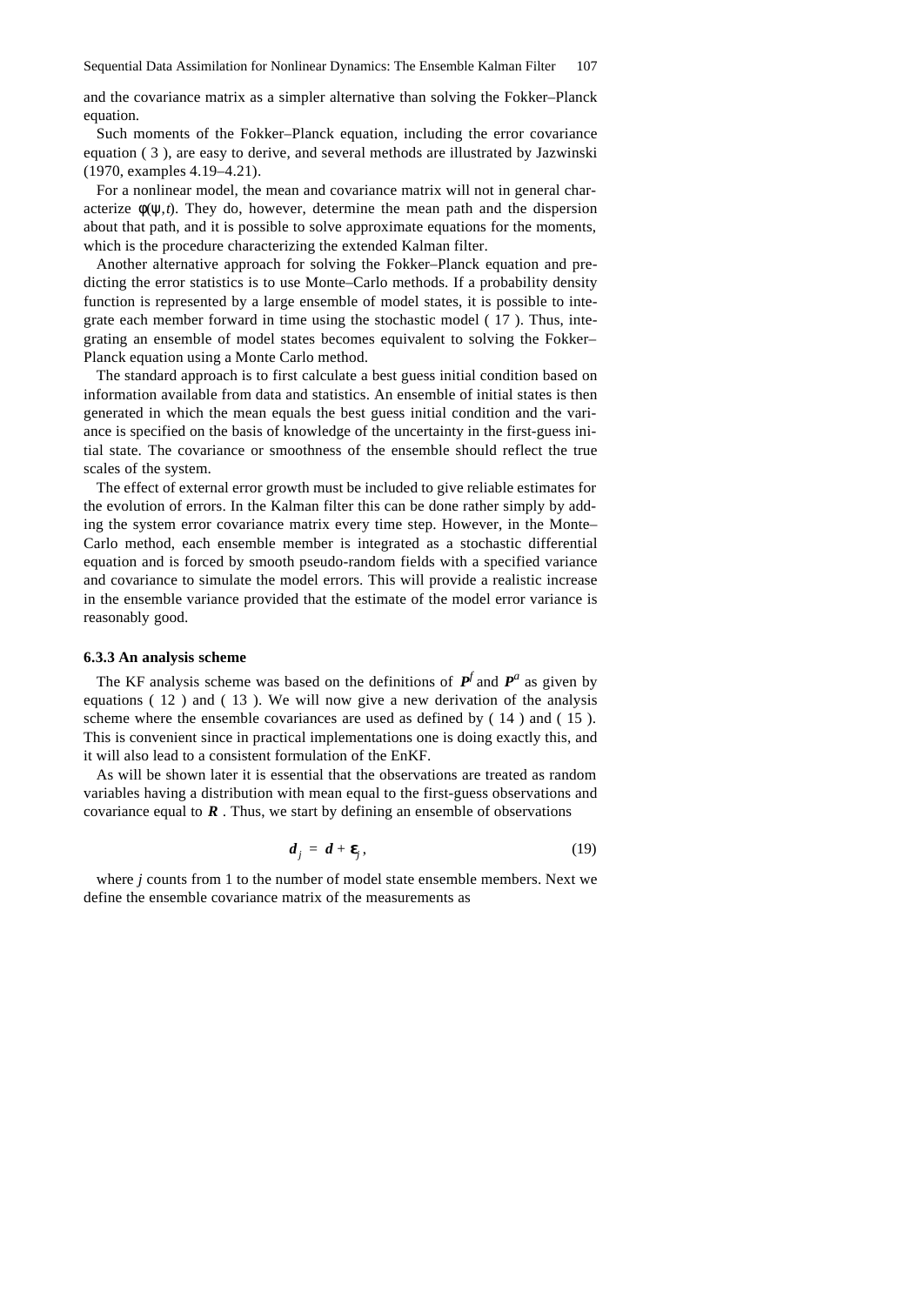$$
\boldsymbol{R}_e = \overline{\mathbf{ee}^T},\tag{20}
$$

and of course in the limit of an infinite ensemble, this matrix will converge towards the prescribed error covariance matrix *R* used in the standard Kalman filter.

The analysis step for the EnKF consists of the following updates performed on each of the model state ensemble members

$$
\psi''_j = \psi^f_j + K_e(d_j - H\psi^f_j) \tag{21}
$$

The gain matrix  $K_e$  is similar to the Kalman gain matrix used in the standard Kalman filter ( 6 ) and is defined as

$$
K_e = P^f{}_e H^T (H P^f{}_e H^T + R_e)^{-1} \,. \tag{22}
$$

Note that equation ( 21 ) implies that

$$
\overline{\psi}^a = \overline{\psi}^f + K_e(\overline{d} - H\overline{\psi}^f) \tag{23}
$$

Thus, the relation between the analyzed and predicted ensemble mean is identical to the relation between the analyzed and predicted state in the standard Kalman filter in equation (5), apart from the use of  $P_e$  and  $R_e$  instead of  $P$  and  $R$ . Note that the introduction of an ensemble of observations does not make any difference for the update of the ensemble mean since this does not affect equation ( 23 ).

In Evensen and van Leeuwen (1996) a more detailed discussion was given on the practical implementation of the analysis scheme. It is possible to avoid the computation and storage of the full error covariance matrix *P<sup>e</sup>* , by operating directly on the ensemble members or alternatively the influence functions defined as  $H P_e$ . In addition, for realistic systems with a large number of observations, the inversion in ( 22 ) becomes too expensive and poorly conditioned. One can then resort to an approximate algorithm where the analysis is computed grid point by grid point, using only observations within a specified radius from the grid point. This reduces the size of the matrix inversion in addition to allowing for an algorithm where the major storage requirement reduces to keeping the ensemble in memory.

If the mean is considered to be the best estimate, then the linearity of the analysis scheme makes it an arbitrary choice whether one update the mean using the firstguess observations, or if one update each of the ensemble members using the perturbed observations. However, it will now be shown that by updating each of the ensemble members using the perturbed observations one also creates a new ensemble having the correct error statistics for the analysis. The updated ensemble can then be integrated forward in time till the next observation time.

Moreover, the covariance of the analyzed ensemble is reduced in the same way as in the standard Kalman Filter. First, note that equations ( 21 ) and ( 23 ) are used to get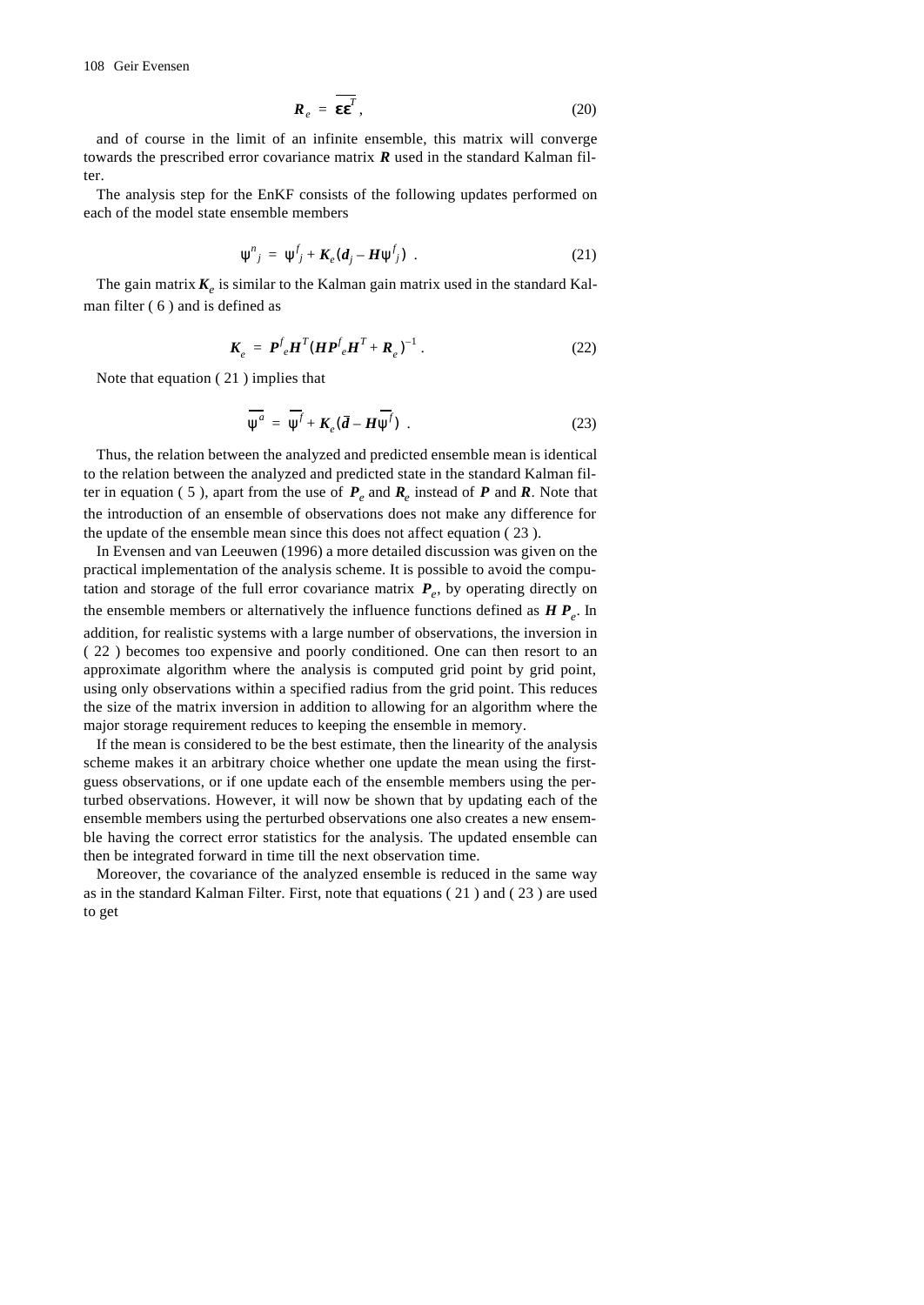Sequential Data Assimilation for Nonlinear Dynamics: The Ensemble Kalman Filter 109

$$
\Psi^a_{\ j} - \overline{\Psi^a} = (\boldsymbol{I} - \boldsymbol{K}_e \boldsymbol{H}) (\Psi^f_{\ j} - \overline{\Psi^f}) + \boldsymbol{K}_e (\boldsymbol{d} - \overline{\boldsymbol{d}}) \,. \tag{24}
$$

We then get

$$
P = \overline{(\psi^a - \overline{\psi^a})(\psi^a - \overline{\psi^a})^T}
$$
  
=  $(I - K_e H)P^f{}_e(I - H^T K^T{}_e) + K_e R_e K^T{}_e$  (25)  
=  $(I - K_e H)P^f{}_e$ 

Clearly the observations **d** must be treated as random variables to get the measurement error covariance matrix into the expression.

#### **6.3.4 Summary**

We now have a complete system of equations which constitutes the ensemble Kalman filter (EnKF), and the resemblance with the standard Kalman filter is maintained. This is also true for the forecast step. Each ensemble member evolves in time according to the model dynamics and the ensemble covariance matrix of the errors in the model equations,  $Q_e$ , converges to  $Q$  in the limit of an infinite ensemble size. The ensemble mean then evolves according to an equation of the form

$$
\overline{\Psi_{k+1}} = \overline{f(\Psi_k)}
$$
  
=  $f(\overline{\Psi_k}) + n.1$ . (26)

where n.l. represents the terms which may arise if *f* is non-linear. One of the advantages of the EnKF is that the effect of these terms is retained since each ensemble member is integrated independently by the model.

The covariance of the ensemble evolves according to an equation

$$
P_e^{k+1} = FP_e^k F^T + Q_e + n.1.,
$$
 (27)

where  $F$  is the tangent linear model evaluated at the current time step. This is again an equation of the same form as is used in the standard Kalman filter, except of the extra terms n.l. that may appear if *f* is non-linear. Implicitly, the EnKF retains these terms also for the error covariance evolution. Thus, if the ensemble mean is used as the best estimate, with the ensemble covariance  $P_e^{f,a}$  interpreted as the error covariance  $P^{f,a}$ , and by defining the observation error covariance matrix  $R_e$  = *R* and the model error covariance  $Q_e = Q$ , the EnKF and the standard Kalman filter become identical. This discussion shows that there is a unique correspondence between the EnKF and the standard Kalman filter (for linear dynamics) and that one can certainly interpret the ensemble covariances as error covariances while the ensemble mean is used as the best guess trajectory.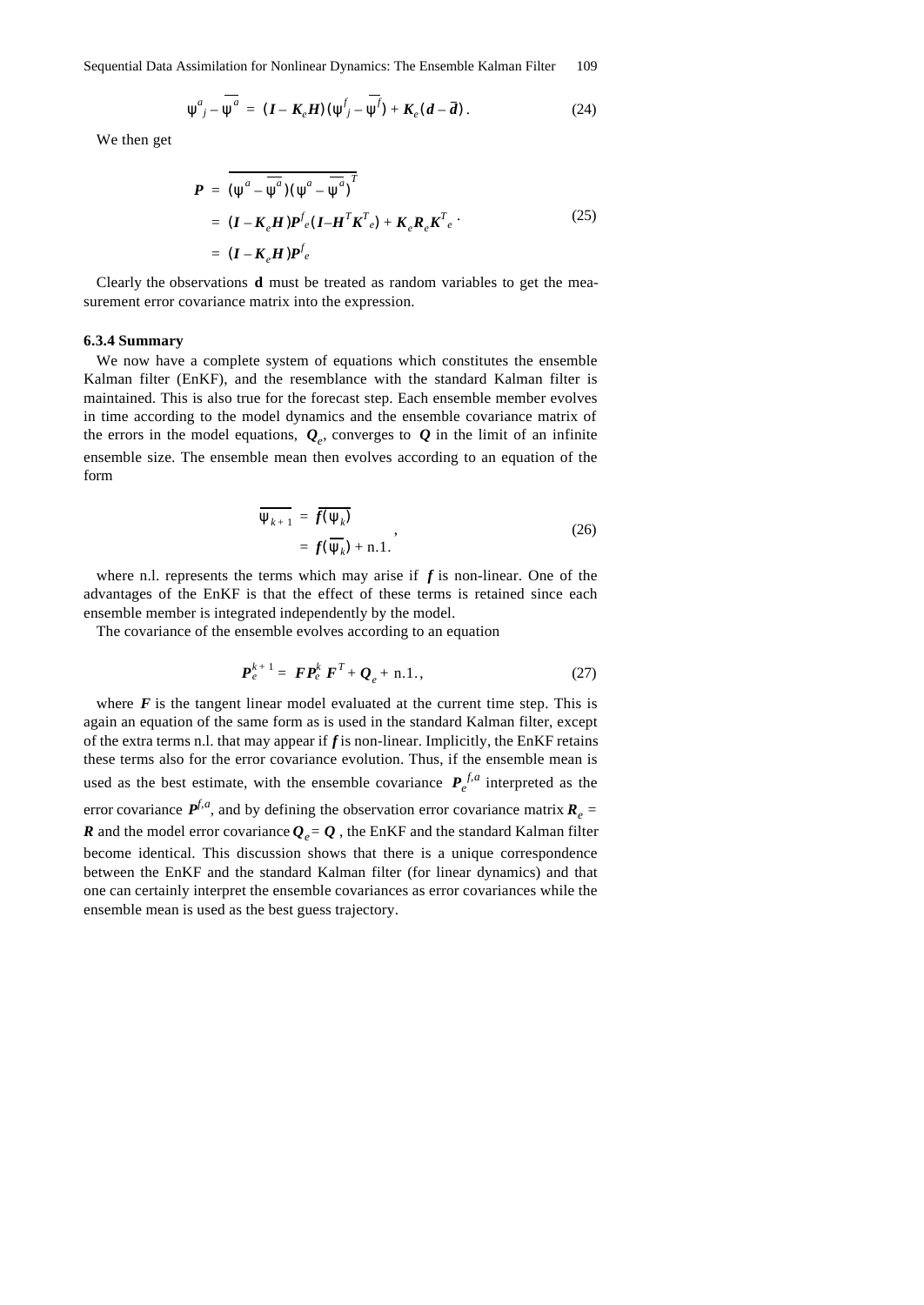The extended Kalman filter applies the evolution equations ( 26 ) and ( 27 ) with the n.l. terms neglected. However, the ensemble Kalman filter includes the full effect of these terms and there are no linearizations or closure assumptions applied. In addition, there is no need for a tangent linear operator or its adjoint, and this makes the EnKF very easy to implement for practical applications.

# **6.4 An example of the analysis scheme**

An example is now presented which illustrates the analysis step in the EnKF. Further, as a validation of the derivation performed in the previous section the results are also compared with the standard Kalman filter analysis.



**Fig. 6.1.** Comparing results from the KF and the EnKF analysis schemes. On top the true reference state, the first-guess, and the analyzed estimate. The lower plot shows the corresponding error variance estimates.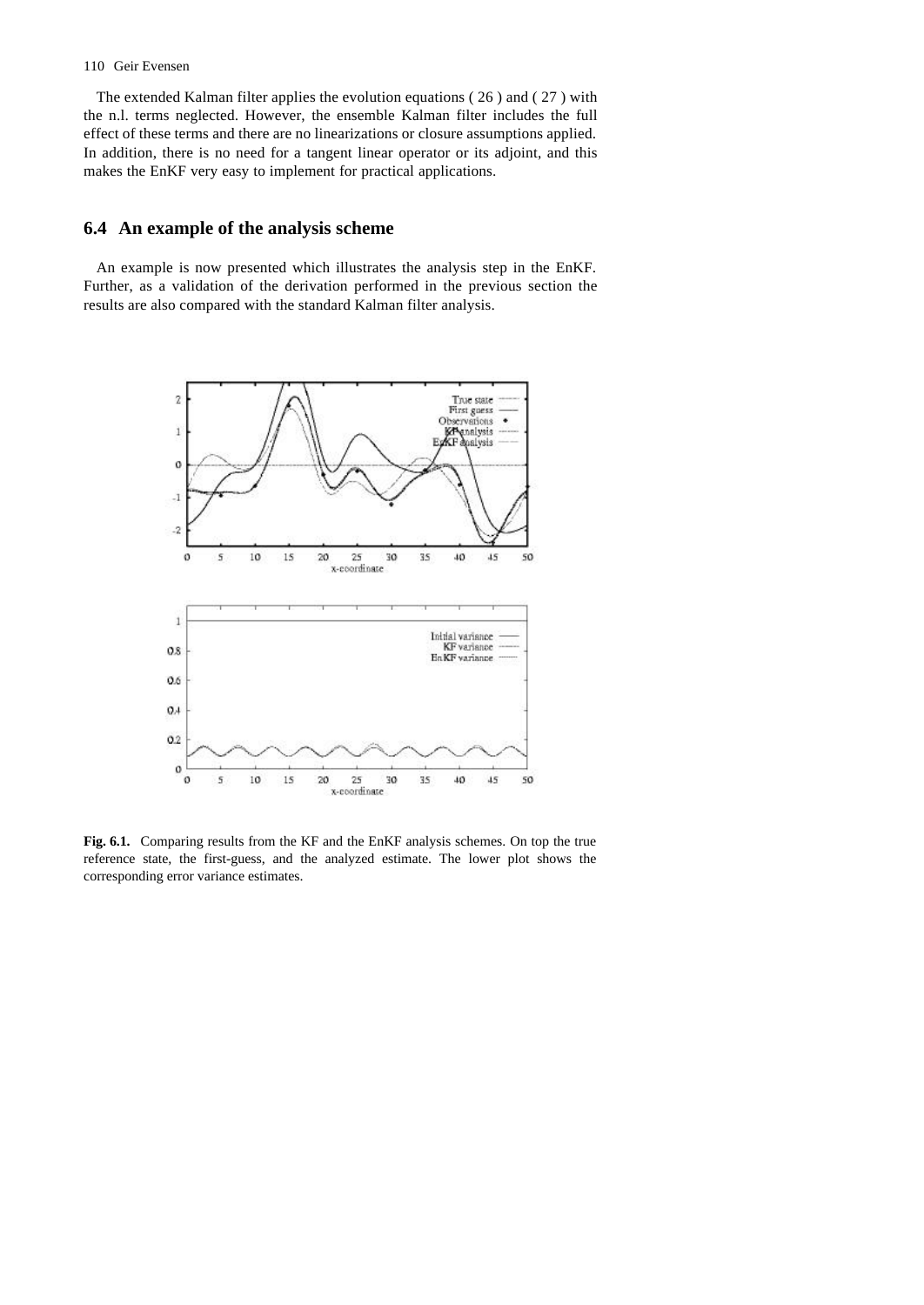For the experiment a 1–dimensional periodic domain in *x*, with  $x \in [0,50]$ , is used. We assume a characteristic length scale for the function  $\psi(x)$  as  $l = 5$ . The interval is discretized into 1008 grid points which means there are a total of about 50 grid points for each characteristic length.

Using the methodology outlined in the Appendix of Evensen (1994b) we can draw smooth pseudo random functions from a distribution with zero mean, unit variance and a specified covariance given by

$$
P(x_1 - x_2) = \exp\left[-\frac{(x_1 - x_2)^2}{l^2}\right].
$$
 (28)

This distribution will be called  $\Phi(\Psi)$  where the functions  $\Psi$  have been discretized on the numerical grid.



**Fig. 6.2.** Comparing results from the KF and the EnKF analysis schemes, using different ensemble sizes with 1000, 500, and 100 members. The upper plot shows the analyzed estimates. The lower plot shows the corresponding error variance estimates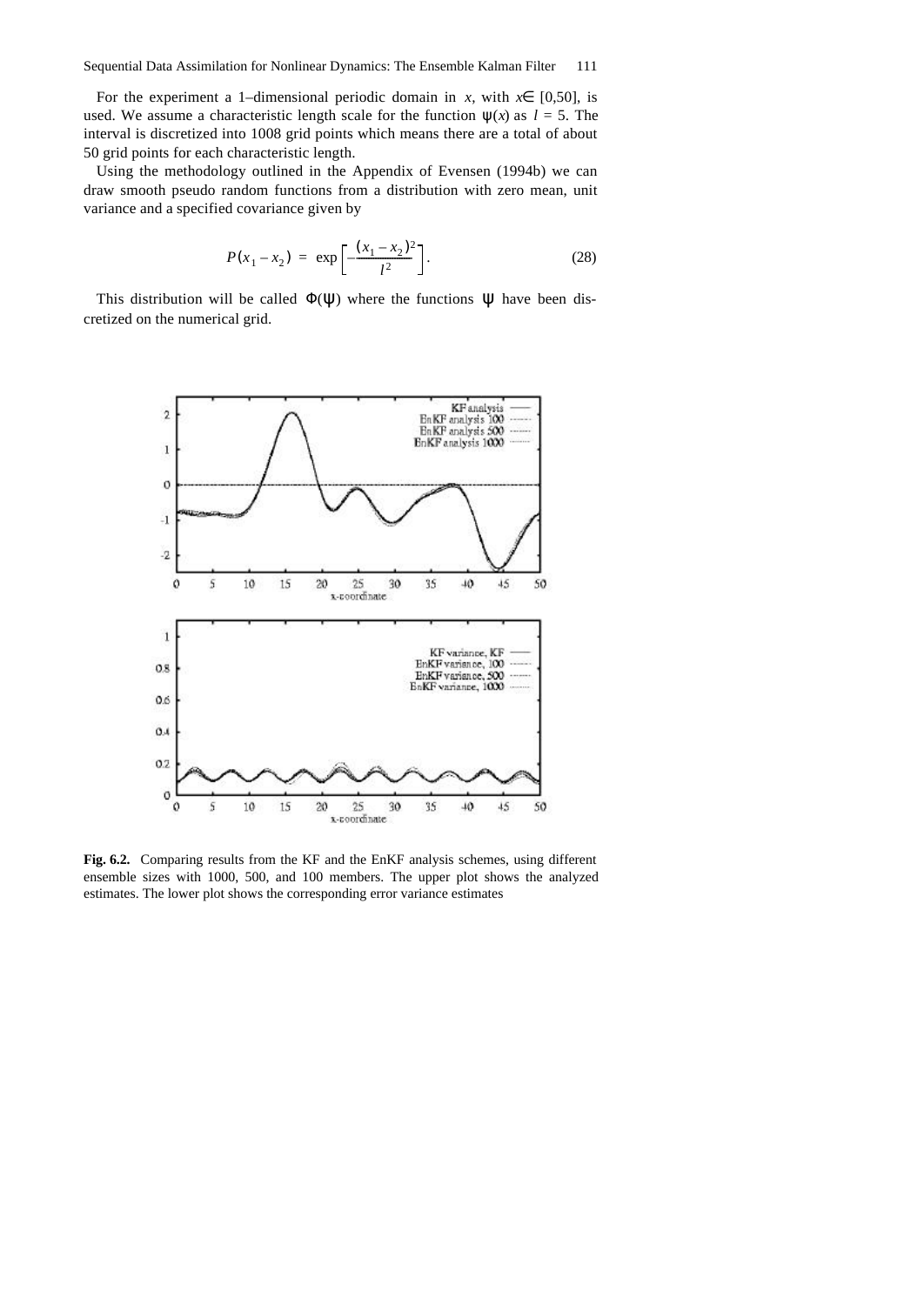A smooth function representing the true state  $\psi^t$  is picked from the distribution Φ and this ensures that the true state has the correct characteristic length scale *l*. Then a first-guess solution  $\psi^f$  is generated by adding another function drawn from the same distribution to  $\psi^t$ , i.e. we have assumed that the first-guess has an error variance equal to one and covariance functions as specified by ( 28 ).

The error covariance matrix for the first-guess is constructed by discretizing the covariance function ( 28 ) on the numerical grid to form *P f* .

There are 10 measurements distributed at regular intervals in *x*. Each measurement is generated by measuring the true state  $\psi^t$  and then adding Gaussian distributed noise with mean zero and variance 0.2.

An ensemble representing the error variance equal to one is now generated by adding functions drawn from Φ to the first-guess. Here 1000 members were used in the ensemble. Thus, we now have a first-guess estimate of the true state with the error covariance represented by the ensemble.

The results from this example are given in Fig. 6.1 . The ensemble estimates are of course the means of the analyzed ensembles. By comparing the KF and the EnKF estimates it is clear that EnKF gives a consistent analysis  $\psi^a$ . The lower plot shows the corresponding error variances. The upper line is the initial error variance for the first-guess equal to one. Then there are two error variance estimates corresponding to the EnKF and the standard Kalman filter. Clearly, the EnKF analysis scheme provides an error variance estimate which is very close to the one which follows from the standard Kalman filter.

In Fig. 6.1 we examine the sensitivity of the analysis scheme with respect to the size of the ensemble. Clearly there is not a big difference in the estimates using 100 or 1000 ensemble members.

## **6.5 A highly nonlinear case: the Lorenz equations**

An example is now given using the highly nonlinear and chaotic Lorenz equations. The celebrated Lorenz model has been subject of extensive studies motivated by its chaotic and strongly nonlinear nature. In the field of data assimilation, the model has served as a testbed for examining the properties of various data assimilation methods when used with strongly nonlinear dynamics. The results have been used to suggest properties and possibilities of the methods for applications with oceanic and atmospheric models which may also be strongly nonlinear and chaotic.

#### **6.5.1 Model Equations**

The Lorenz model consists of a system of three coupled and nonlinear ordinary differential equations, Lorenz (1963),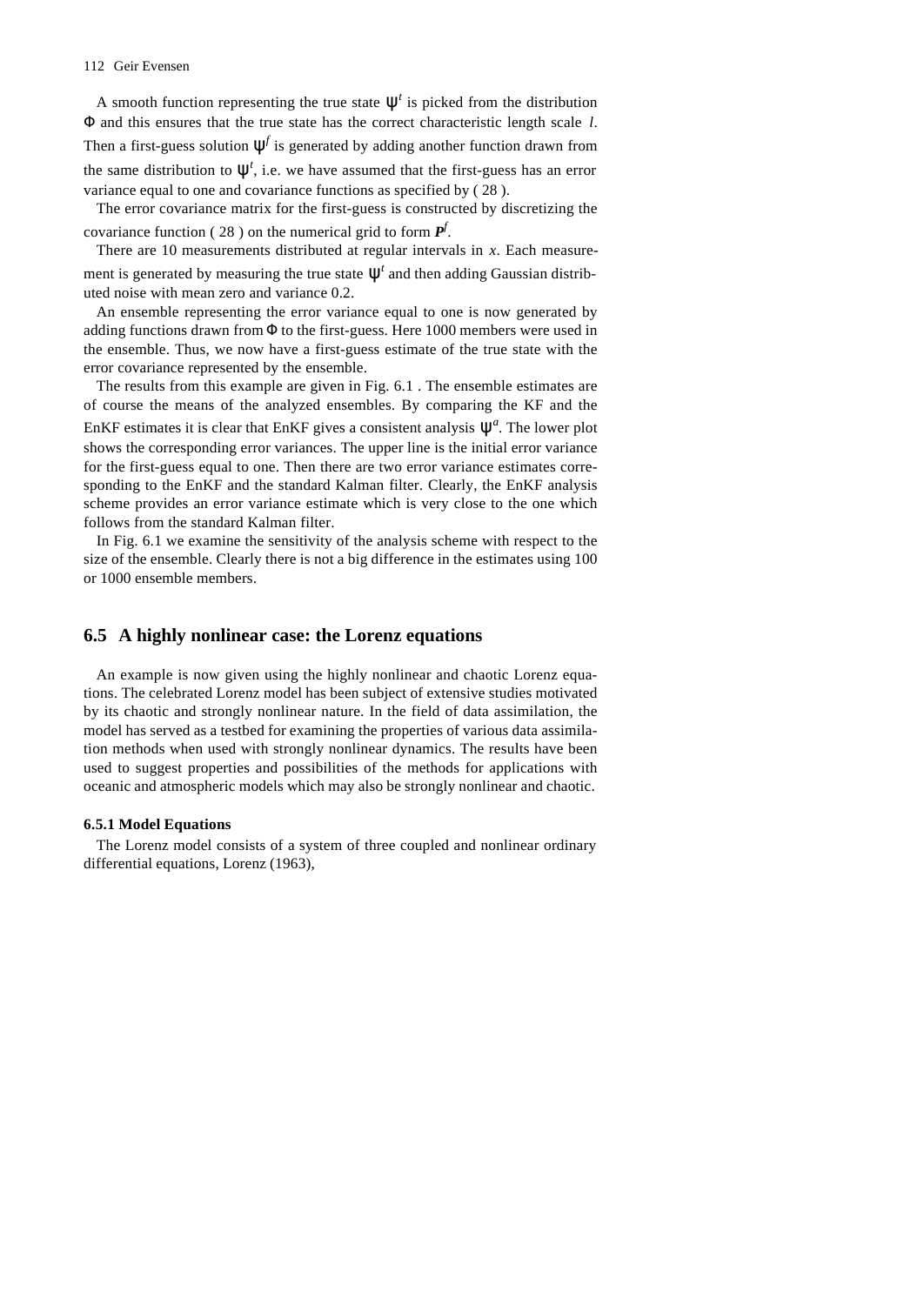$$
\frac{dx}{dt} = \sigma(y - x) + q^{x},
$$
  
\n
$$
\frac{dy}{dt} = \rho x - y - xz + q^{y},
$$
  
\n
$$
\frac{dz}{dt} = xy - \beta z + q^{z}.
$$
\n(29)

Here  $x(t)$ ,  $y(t)$ , and  $z(t)$  are the dependent variables and we have chosen the following commonly used values for the parameters in the equation;  $\sigma=10$ ,  $\rho=28$  and β=8/3. The terms  $q^x(t)$ ,  $q^y(t)$  and  $q^z(t)$  are assumed to represent the unknown model errors. Initial conditions for the model are given as

$$
x(0) = x_0 + a^x,
$$
  
\n
$$
y(0) = y_0 + a^y,
$$
  
\n
$$
z(0) = z_0 + a^z,
$$
\n(30)

where  $x_0$ ,  $y_0$ , and  $z_0$  are the first-guess values of the initial conditions and the terms  $a^x$ ,  $a^y$  and  $a^z$  represent the errors in the first-guess initial conditions. If all the error terms were known or equal to zero, these equations would formulate a wellposed problem having a unique solution in a mathematical sense.

Now a set of measurements,  $d \in \mathfrak{R}^M$ , of the true solution are assumed given and linearly related to the model variables by the measurement equation

$$
d = L[x, y, z] + \mathbf{e}, \tag{31}
$$

where  $L \in \mathbb{R}^M$  is a linear measurement functional,  $\mathbf{e} \in \mathbb{R}^M$  is a vector of measurement errors and *M* is the number of measurements.

### **6.5.2 Discussion of cases**

The initial condition for the reference case is given by

$$
(x_0, y_0, z_0) = (1.508870, -1.531271, 25.46091)
$$

and the time interval is *t*∈ [0,40]. The observations and initial conditions are simulated by adding normal distributed noise with zero mean and variance equal to 2.0, to the reference solution. The initial conditions used are also assumed to have the same variance as the observations. These are the same values that were used in Miller et al. (1994a) and Evensen and Fario (1997).

The following examples are discussed.

**Experiment A**: In this first experiment the distance between the measurements is  $\Delta t_{obs} = 0.25$ , which is the same as was used in Miller et al. (1994a). Thus, it is possible to compare the results presented here with those presented in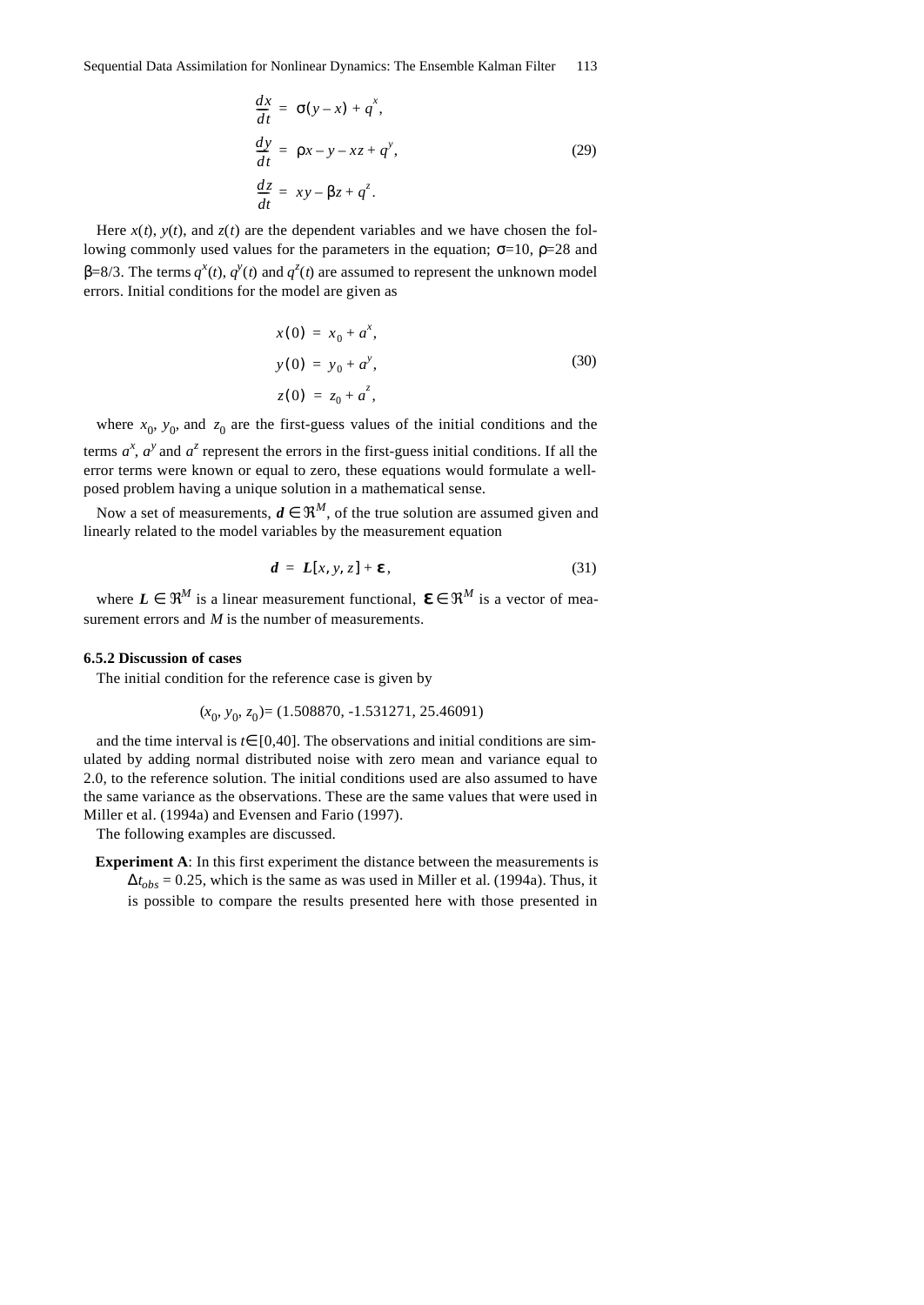Miller et al. (1994a) using the extended Kalman filter and a strong constraint variational method.

**Experiment B**: In order to examine the sensitivity with respect to measurement density, an additional experiment is now performed where the distance between the measurements is  $\Delta t_{obs} = 0.5$ .

The data assimilation estimate from the ensemble Kalman filter is given in Figs. 6.3 and 6.4 for the two cases. The ensemble size is 1000 members. The ensemble Kalman filter seems to do a reasonably good job in tracking the state transitions and also in reproducing the correct amplitudes for the peaks of the solution. There are a few locations where the filter estimate starts diverging from the reference solution, e.g. for  $t = 26$  and  $t = 34$ . Note however that

the ensemble Kalman filter recovers quickly and begins tracing the reference solution again. The error estimate given in the lower plot of Fig. 6.3 shows strong error growth at these particular locations and thus indicates that the ensemble is passing through a region in the state space which is associated with strong instability.

The error estimates show the same behavior as was found by Miller et al. (1994a) with very strong error growth when the model solution is passing through the unstable regions of the state space, and otherwise rather weak error variance growth in the more stable regions. Note for example the low error variance when *t* ∈ [28,34] corresponding to the oscillation of the solution around one of the attractors.

Finally, it should be pointed out that in the ensemble filter a variance minimizing analysis is calculated at measurement times. Thus, even if the ensemble certainly is non-Gaussian due to the forward integration of nonlinear model equations, only the Gaussian part of the distribution is used. This is in contrast to the work by Miller et al. (1999) where the maximum-likelihood analysis is calculated by actually constructing the density function for the model evolution and then calculating the conditional density in terms of analytical functions. They found that this made a significant improvement on the analysis. However, it is still not clear how this approach can be used in a practical way for high dimensional state spaces.

# **6.6 An ensemble Kalman filter for an OGCM: Preliminary results**

The ensemble Kalman filter has been implemented with the Miami Isopycnic Coordinate Ocean Model (MICOM) originally developed by R. Bleck at the University of Miami, [see e.g., Bleck and Smith (1990), and Bleck et al. (1992)]. The currently available data assimilation applications for Ocean General Circulation Models (OGCMs) have been based on rather simplistic assimilation schemes. None of these take proper error statistics into account and ad hoc approaches are used for the assimilation. Some examples are: Derber and Rosati (1989) who used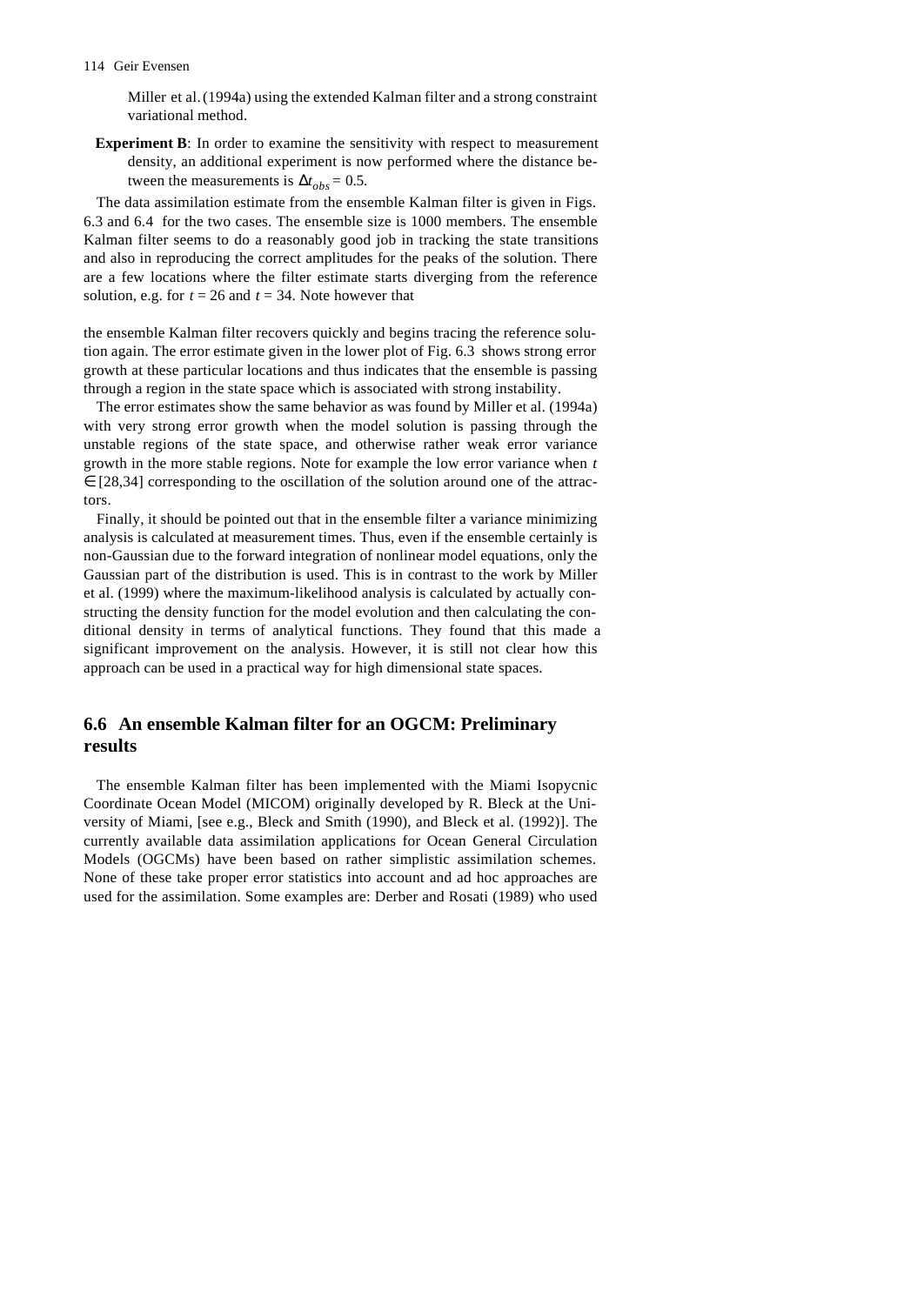

**Fig. 6.3.** Experiment A (Ensemble Kalman Filter): The upper plot shows the inverse estimate for x as the full line and the "true" reference state as the is the dash-dot line which is mostly hidden behind the estimate. The lower plot shows the corresponding error variance estimate.

an objective analysis technique to update the model temperature in a version of the Cox model (Rosati and Miyakoda, 1988). Mellor and Ezer, (1991) and Ezer and Mellor, (1994), used a univariate optimal interpolation algorithm with vertical projection of surface information in the model by Blumberg and Mellor (1987). Cooper and Haines (1996) used a vertical projection method based on water property conservation in the Cox model (Cox, 1987).

In the works by Mellor and Ezer, (1991), and Ezer and Mellor, (1994), sea surface height (SSH) observations were used to update the vertical density stratification to drive the geostrophic currents associated with gradients in the SSH. The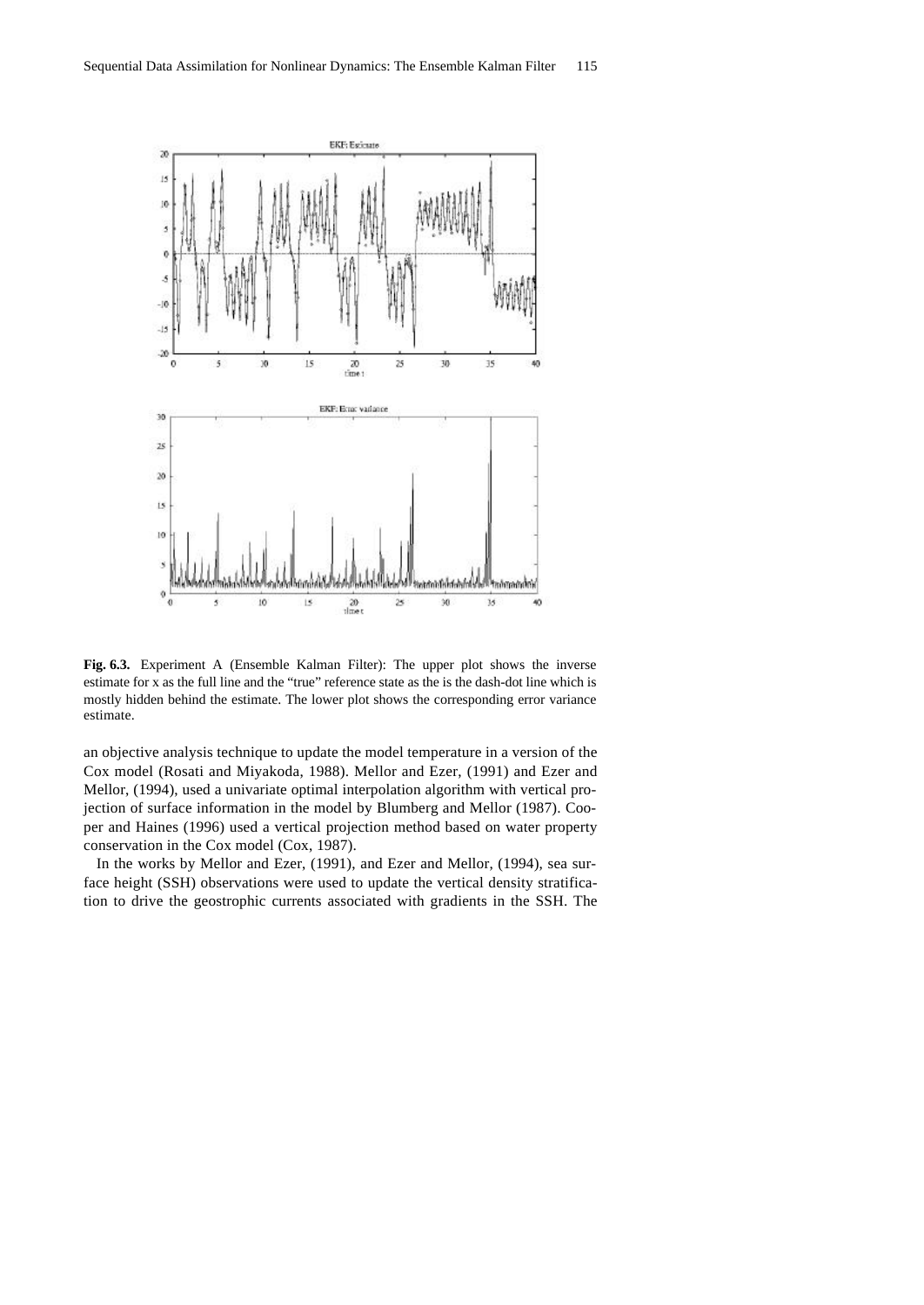

**Fig. 6.4.** Experiment B (Ensemble Kalman Filter): Same as Fig. 6.3 but for Experiment B.

density was implicitly updated by actually updating the vertical temperature profiles using estimated correlations between temperature and SSH. Clearly, this is an inconsistent approach, since the vertical density stratification depends on both the temperature and salinity. Updating only temperature will ultimately generate water masses with unrealistic T–S properties.

A method for overcoming this problem has recently been presented by Oschlies and Willebrand (1996), where both temperature and salinity were updated under a constraint of maintaining the T–S properties of the water masses. This approach gave satisfactory results and should now be extended to take proper error statistics into account in the analysis scheme.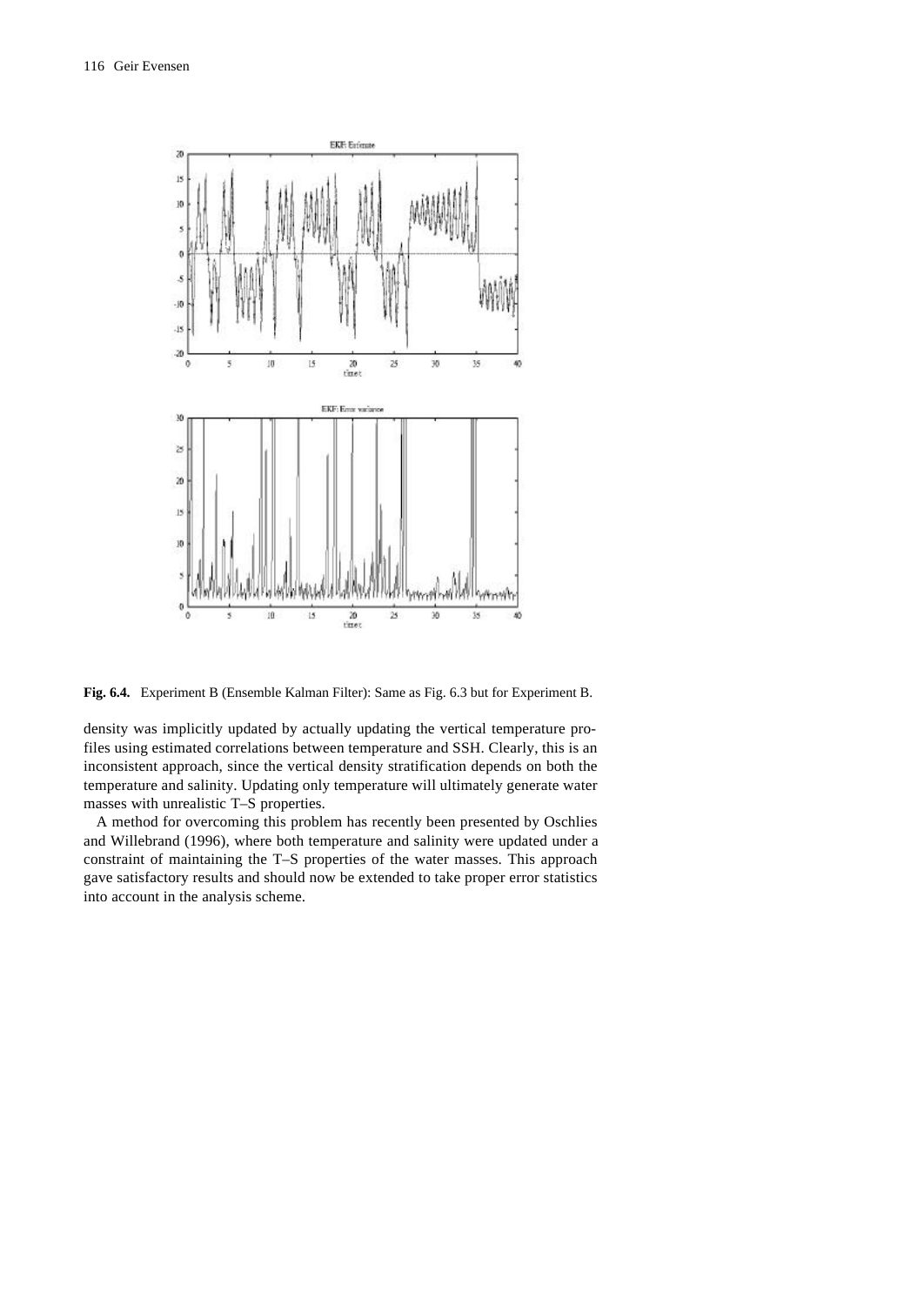In another recent work by Forbes and Brown (1996), a nudging method was used with the Miami Isopycnic Coordinate Ocean Model (MICOM) for assimilation of SSH observations from altimetry. They showed that the nudging approach was capable of pulling the model state towards the observations and that the model, over time, also propagated information from the surface into the lower layers.

Essential when developing an advanced data assimilation system with an OGCM is to estimate proper error statistics for the model prediction. That is, having a model forecast and an observation one needs to know the influence this particular



**Fig. 6.5.** Sea surface temperature prediction and analysis mean and variance.

observation will have on all the prognostic variables in the model. As an example, assume we have one observation of the sea surface or mixed layer temperature at a particular location. If the measured value is greater than the model predicted value this should imply that the model mixed layer temperature is increased by some amount in the analysis scheme. The update should of course be smooth in space. If the model mixed layer temperature is the only variable updated this will lead to an "unbalanced" model state. Clearly, the model density should be decreased accord-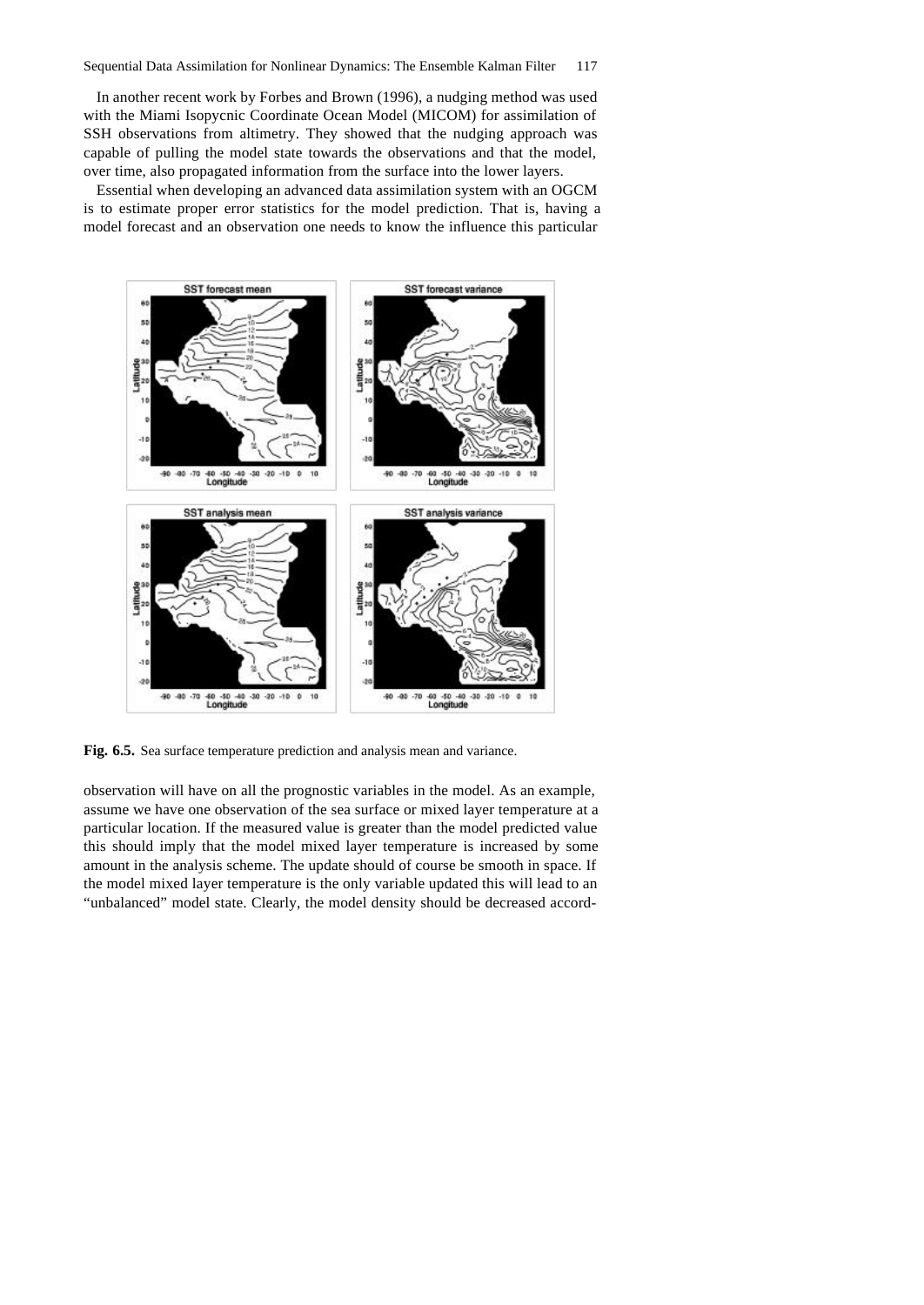ingly to be consistent with the equation of state. Further if the mixed layer temperature is increasing we would expect a decrease of the mixed layer depth, which requires the full vertical density structure of the model to change.

Important for this study is that MICOM uses density as the vertical coordinate. Thus, in the vertical the model can be considered as a stack of layers each having a constant density. This leads to an interesting interpretation of how the vertical



**Fig. 6.6.** Vertical section of layer thicknesses from South to North along longitude 49 W. The thick lines are the prediction before analysis and the thin lines denote the analysis.

stratification should be updated by the analysis scheme. Instead of updating the thermodynamic variables themselves one rather change the locations of the model layer interfaces, which gives the same effect. Clearly, it becomes complicated to construct Otimal Interpolation schemes for performing such an analysis since at various locations and times different layer interfaces should be altered. As an example, the layers with low density water masses will outcrop below the mixed layer when going northward from the equator. However the ensemble Kalman filter holds all the required information about the space and time dependent error covariances between different model variables which are used to calculate the actual influence functions for the measurements.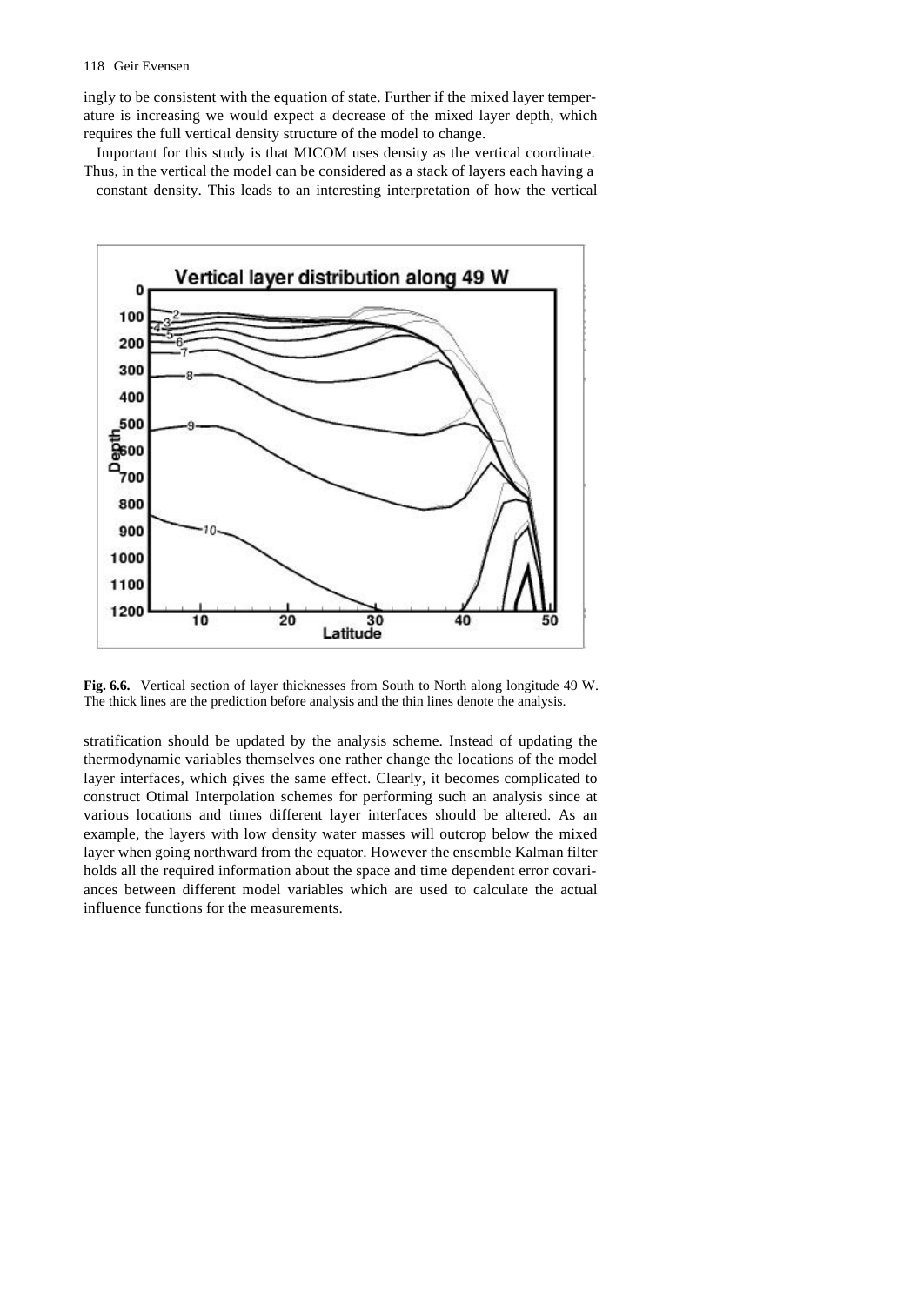Here, a preliminary example is presented from an ensemble Kalman filter implementation with a coarse resolution version of MICOM for the North Atlantic. A 256 member initial ensemble is created by perturbing layer interfaces in a model state resulting from a 10 years spin up run. Each of the ensemble members are generated by adding smooth pseudo random fields with a specified covariance and mean equal to zero to the layer interfaces. Thus each of the ensemble members has a different vertical stratification at the initial time.

The ensemble is then integrated 10 years in a pure prediction mode with no assimilation of observations. Monthly means form the basis for the atmospheric forcing, however, to simulate realistic variability in the forcing fields and to account for errors in the monthly averages, the forcing was perturbed using pseudo-random fields. The perturbations were correlated in time to simulate the variability on a few days time scale of the real atmosphere, and of course different perturbations were used for each member of the ensemble. By perturbing the forcing fields we also include a realistic representation of the forcing errors which form an important part of the model errors. Note that time correlated model errors can be used in the ensemble Kalman filter contrary to the standard Kalman filter.

This 10 year ensemble integration can be considered as a spin up of the ensemble before starting a real data assimilation experiment. Also the predicted ensemble allows us to examine in detail the ensemble statistics including the covariances developing between the different model variables.

In Fig. 6.5 the effect of an analysis step using the ensemble Kalman filter is shown. It is assumed that five observations of the SST are available (shown as diamonds in the plots). Using these observations which all have values equal to the ensemble mean plus 1.5 degrees an analysis is calculated. The upper left plot shows the smooth 10 years ensemble mean SST prediction in January and the lower left plot shows the resulting SST analysis. Clearly, the temperature is increased in the area close to the observations. The upper right plot shows the predicted error variance for the SST, and the lower right plot shows the variance for the analysis having a distinct reduction near the observations. These are results as would be expected.

Of greater interest is the influence the SST data will have in the vertical. In Fig. 6.6 the vertical layer distribution is shown before and after the analysis. The vertical section is taken from South to North along 49°W. The layer interfaces are shown with the thick lines before the analysis and the thin lines after the analysis. The contour labels is the number of the layer below that particular interface. The layer distribution shows the deepening of the mixed layer in the North which is MICOMs way of accounting for convection. Clearly, the increase in the SST, or model mixed layer temperature, has lead to a shallowing of the mixed layer. Further, the vertical influence is obvious for all of the 11 layers in the model, which has been moved upward in the water column. That is, the pycnocline has been lifted and the vertical density structure has been changed in a dynamically balanced manner.